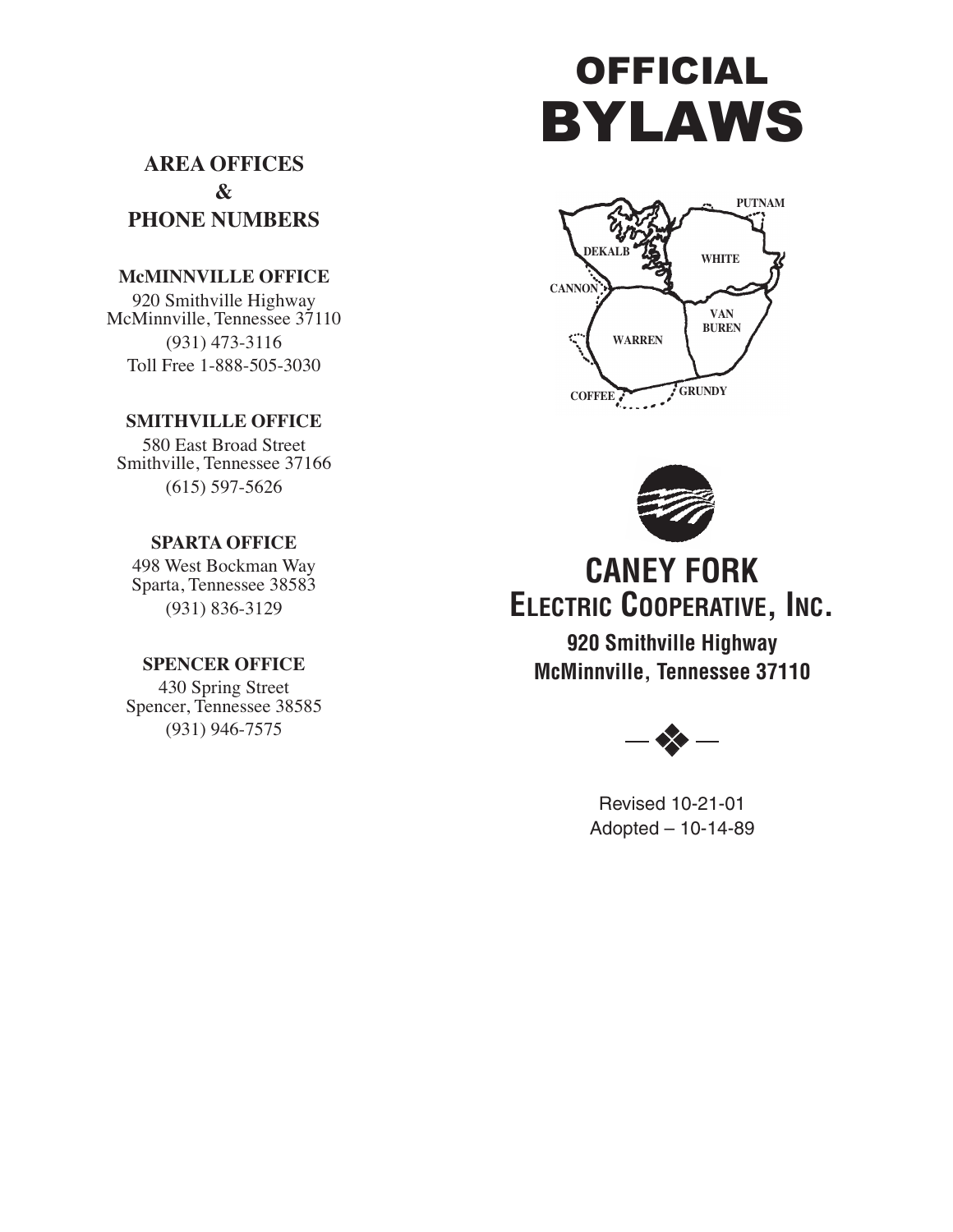#### **CANEY FORK ELECTRIC COOPERATIVE, INC.**

#### **BYLAWS**

#### **ARTICLE I**

#### **MEMBERSHIP**

SECTION 1.01. **Eligibility.** Any person, firm, association, corporation, cooperative, business trust, partnership, federal, state or local government, or departments, agencies or any other political subdivision thereof (each hereinafter referred to as "person," "applicant," "him" or "his") shall be eligible to become a member of, and, at one or more premises owned or directly occupied or used by him, to receive electric service from, Caney Fork Electric Cooperative, Inc. (hereinafter called the "Cooperative"). No person shall hold more than one voting membership in the Cooperative.

SECTION 1.02. **Application for Membership; Renewal of Prior Application.** Application for membership – wherein the applicant shall agree to purchase electric power and energy from the Cooperative and to be bound by and to comply with all of the other provisions of the Cooperative's Articles of Incorporation and Bylaws, and all rules, regulations, rate classifications and rate schedules established pursuant thereto, as all the same then exist or may thereafter be adopted or amended (the obligations embraced by such agreement being hereinafter called "membership obligations") – shall be made in writing on such form as is provided therefor by the Cooperative. With respect to any particular classification of service for which the Board of Directors shall require it, such application shall be accompanied by a supplemental contract, executed by the applicant on such form as is provided therefor by the Cooperative. The membership application shall be accompanied by the membership fee provided for in Section 1.03 (together with any security deposit, service connection fee, facilities extension fee, or contribution in aid of construction that may be required by the Cooperative), which fee (and such security deposit, service connection fee, facilities extension fee, or contribution in aid of construction, if any) shall be refunded in the event the application is not approved. Any former member of the Cooperative may, by the sole act of paying a new membership fee and any outstanding account plus accrued interest thereon at the Tennessee legal rate on judgments in effect when such account first became overdue, compounded annually (together with any security deposit, service connection fee, facilities extension fee, or contribution in aid of construction that may be required by the Cooperative), renew and reactivate any prior application for membership to the same effect as though the application had been newly made on the date of such payment.

SECTION 1.03. **Membership Fee; Security Deposit; Service Connection and Facilities Extension Fees; Contribution in Aid of Construction.** The membership fee shall be as fixed

 $\frac{1}{2}$ 

from time to time by the Board of Directors. The voting membership fee (together with any security deposit, or service connection fee, facilities extension fee, or contribution in aid of construction, or any combination thereof, if required by the Cooperative) shall entitle the member to one service connection. A non-voting membership fee, in such amount as shall be prescribed by the Cooperative (together with a security deposit, or service connection fee, facilities extension fee, or contribution in aid of construction, if required by the Cooperative), shall be paid by the member for each additional service connection requested by him.

SECTION 1.04. **Joint Membership.** A husband and wife, by specifically so requesting in writing, may be accepted into joint membership or, if one of them is already a member, may automatically convert such membership into a joint membership. The words "member," "applicant," "person," "his" and "him" as used in these Bylaws, shall include a husband and wife applying for or holding a joint membership, unless otherwise clearly distinguished in the text; and all provisions relating to the rights, powers, terms, conditions, obligations, responsibilities and liabilities of membership shall apply equally, severally and jointly to them. Without limiting the generality of the foregoing –

(a) The presence at a meeting of either or both shall constitute the presence of one member and a joint waiver of notice of the meeting;

(b) the vote of either or both shall constitute, respectively, one joint vote; PROVIDED, if both be present but in disagreement on such vote, each shall cast only one-half (1/2) vote;

(c) notice to, or waiver of notice signed by, either or both shall constitute, respectively, a joint notice or waiver of notice;

(d) suspension or termination in any manner of either shall constitute suspension or termination of the joint membership;

(e) either, but not both concurrently, shall be eligible to serve as a Director of the Cooperative, but only if both meet the qualifications required therefor; and

(f) neither will be permitted to have any additional service connections except through their one joint membership unless such already existed as an individual membership prior to creation of the joint membership.

SECTION 1.05. **Acceptance into Membership.** Upon complying with the requirements set forth in Section 1.02, any applicant shall automatically become a member on the date of his connection for electric service; PROVIDED, the Board of Directors may by resolution deny an application and refuse to extend service upon its determination that the applicant is not willing or is not able to satisfy and abide by the Cooperative's terms and conditions of membership or that such application should be denied for other good cause.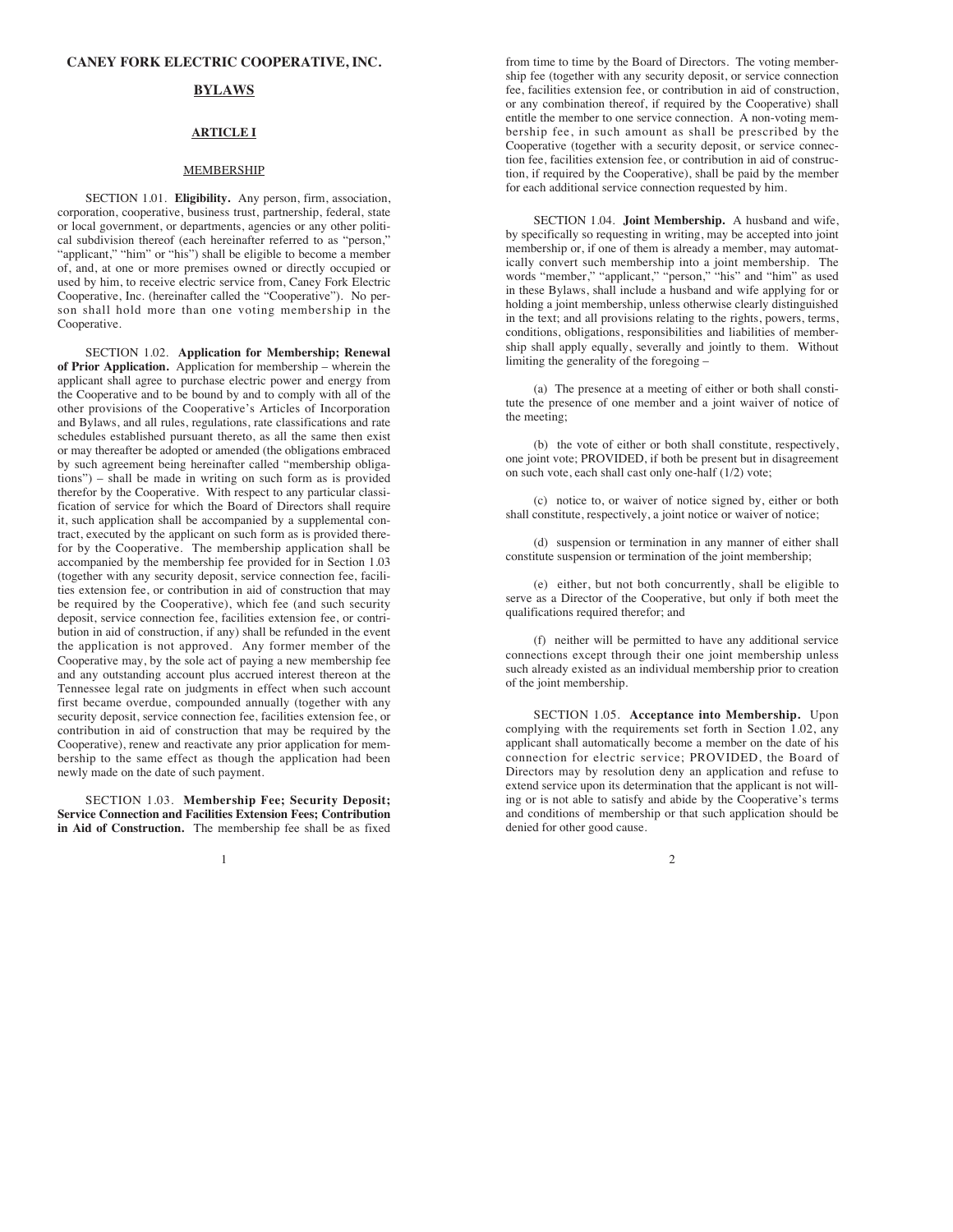SECTION 1.06. **Purchase of Electric Power and Energy; Power Production by Member; Application of Payments to All Accounts.** The Cooperative shall use reasonable diligence to furnish its members with adequate and dependable electric service, although it cannot and therefore does not guarantee a continuous and uninterrupted supply thereof; and each member, for so long as such premises are owned or directly occupied or used by him, shall purchase from the Cooperative all central station electric power and energy purchased for use on all premises to which electric service has been furnished by the Cooperative pursuant to his membership, unless and except to the extent that the Board of Directors may in writing waive such requirement. The member shall pay for this service at such times, and in accordance with the rules, regulations, rate classifications, and rate schedules (including any monthly minimum amount that may be charged without regard to the amount of electric power and energy actually used) established by the Board of Directors and, if in effect, in accordance with the provision of any supplemental contract that may have been entered into as provided for in Section 1.02. Production or use of electric energy on such premises, regardless of the source thereof, by means of facilities which shall be interconnected with Cooperative facilities, shall be subject to appropriate regulations as shall be fixed from time to time by the Cooperative. Each member shall also pay all other amounts owed by him to the Cooperative as and when they become due and payable. When the member has more than one service connection from the Cooperative, any payment by him for service from the Cooperative shall be deemed to be allocated and credited on a pro rata basis to his outstanding accounts for all such service connections, notwithstanding that the Cooperative's actual accounting procedures do not reflect such allocation and proration.

SECTION 1.07. **Excess Payments to be Credited as Member-Furnished Capital.** All amounts paid for electric service in excess of the cost thereof shall be treated as member-furnished capital as provided in Article IX of these Bylaws.

SECTION 1.08. **Wiring of Premises; Responsibility Therefor; Responsibility for Meter Tampering or Bypassing and for Damage to Cooperative Properties; Extent of Cooperative Responsibility; Indemnification.** Each member shall cause all premises receiving electric service pursuant to his membership to become and to remain wired in accordance with the specifications of the State of Tennessee, National Electrical Safety Code and the National Electric Code, any applicable state code or local government ordinances, and any rules and regulations of the Cooperative. If the foregoing specifications are variant, the more exacting standards shall prevail. Each member shall be responsible for such premises and all wiring and apparatuses connected thereto or used thereon and shall indemnify the Cooperative and its employees, agents and independent contractors against death, injury, loss or damage resulting from any defect in or improper use or maintenance thereof. Each member shall make available to the Cooperative a suitable site, as determined by the Cooperative, whereon to place the Cooperative's physical

 $\frac{3}{4}$ 

facilities for the furnishing and metering of electric service and shall permit the Cooperative's authorized employees, agents and independent contractors to have safe access thereto for meter reading and bill collecting and for inspection, maintenance, replacement, relocation, repair or disconnection for such facilities at all reasonable times. As part of the consideration for such service, each member shall be the Cooperative's bailee of such facilities and shall accordingly desist from interfering with, impairing the operation of or causing damage to such facilities, and shall use his best efforts to prevent others from so doing. Each member shall also provide such protective devices to his premises, apparatuses or meter base as the Cooperative shall from time to time require in order to protect the Cooperative's physical facilities and their operation and to prevent any interference with or damage to such facilities. Although the Cooperative will use reasonable diligence in supplying electric service, it shall not be liable for breach of contract or tort in the event of, or for loss, injury or damage to persons or property resulting from interruptions in service, excessive or inadequate voltage, single phasing, or otherwise unsatisfactory services. In the event such facilities are interfered with, impaired in their operation or damaged by the member, or by any other persons when the member's reasonable care and surveillance should have prevented such, the member shall indemnify the Cooperative and its employees, agents, and independent contractors against death, injury, loss or damage resulting therefrom, including but not limited to the Cooperative's cost of repairing, replacing or relocating any such facilities and its loss, if any, of revenues resulting from the failure or defective functioning of its metering equipment. The Cooperative shall, however, in accordance with its applicable service rules and regulations, indemnify the member for any overcharges for service that may result from a malfunctioning of its metering equipment or any error occurring in the Cooperative's billing procedures as provided by the laws of the State of Tennessee. In no event shall the responsibility of the Cooperative extend beyond the point of delivery.

SECTION 1.09. **Member to Grant Easements to Cooperative and to Participate in Required Cooperative Load Management Programs.** Each member shall, upon being requested so to do by the Cooperative, execute and deliver to the Cooperative grants of easement or right-of-way over, on and under such lands owned or leased by or mortgaged to the member, and in accordance with such reasonable terms and conditions, as the Cooperative shall require for the furnishing of electric service to him or other members or for the construction, operation, maintenance or relocation of the Cooperative's electric facilities. Each member shall participate in any required program and comply with related rates and service rules and regulations that may be established by the Cooperative to enhance load management, more efficiently to utilize or conserve electric energy or to conduct load research.

SECTION 1.10. **Non-Liability for Debts of the Cooperative.** The private property of the members of the Cooperative shall be exempt from execution for the debts of the cooperative and no member shall be individually liable for any debts or liabilities of the Cooperative.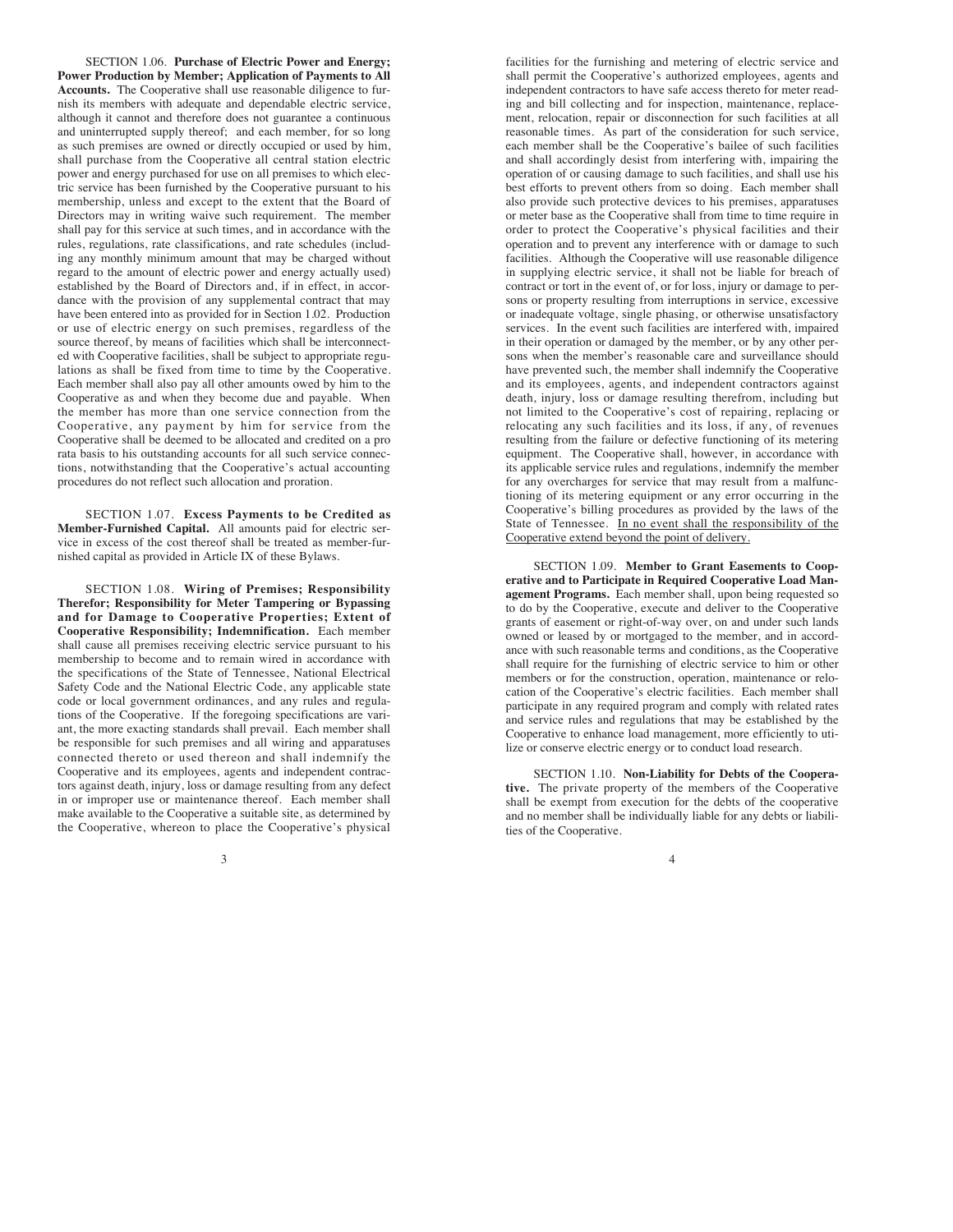SECTION 1.11. **Change in Premises to be Served.** Any member who moves from one location to another shall be entitled to receive at his new location if: (a) the member notifies the Cooperative of his change in location, describing the new premises and the type and approximate amount of service desired therefor, (b) the new location is within the service area of the Cooperative, as determined by the Board of Directors, and (c) such member pays a reasonable connection charge, the amount of which shall be determined by the Board.

#### **ARTICLE II**

#### MEMBERSHIP SUSPENSION AND TERMINATION

SECTION 2.01. **Suspension; Reinstatement.** Upon his failure, after the expiration of the initial time limit prescribed either in a specific notice to him or in the Cooperative's generally publicized applicable rules and regulations, to pay any amounts due the Cooperative or to cease any other noncompliance with his membership obligations, a person's membership shall automatically be suspended; and he shall not during such suspension be entitled to receive electric service from the Cooperative or to cast a vote at any meeting of the members. Payment of all amounts due the Cooperative, including any additional charges required for such reinstatement, and/or cessation of any other noncompliance with his membership obligations within the final time limit provided in such notice or rules and regulations shall automatically reinstate the membership, in which event the member shall thereafter be entitled to receive electric service from the Cooperative and to vote at the meetings of its members.

SECTION 2.02. **Termination by Expulsion; Renewed Membership.** Upon failure of a suspended member to be automatically reinstated to membership, as provided in Section 2.01, he may, without further notice, but only after due hearing if such is requested by him, be expelled by resolution of the Board of Directors at any subsequently held regular or special meeting of the Board. After expulsion of a member, he may not again become a member except upon new application therefor duly approved as provided in Section 1.05; but the Board of Directors, acting upon principles of general application in such cases, may establish such additional terms and conditions for renewed membership as it determines to be reasonably necessary to assure the applicant's compliance with all his membership obligations.

SECTION 2.03. **Termination by Withdrawal or Resignation.** A member may withdraw from membership upon such generally applicable condition as the Board of Directors shall prescribe and upon either (a) ceasing to (or, with the approval of the Board of Directors resigning his membership in favor of a new applicant who also shall) own or directly occupy or use all premises being furnished electric service pursuant to his membership, or (b) except when the Board of Directors specifically waives such condition, abandoning totally and permanently the use of central station electric service on such premises.

 $5<sub>6</sub>$ 

SECTION 2.04. **Termination by Death or Cessation of Existence; Continuation of Membership in Remaining or New Partners.** The death of a natural person member shall automatically terminate his membership. The cessation of the legal existence of any other type of member shall automatically terminate such membership; PROVIDED, upon the dissolution for any reason of a partnership, or upon the death, withdrawal or addition of any individual partner, such membership shall continue to be held by such remaining and/or new partner or partners as continue to own or directly to occupy or use the premises being furnished electric service pursuant to such membership in the same manner and to the same effect as though such membership had never been held by different partners; PROVIDED FURTHER, neither a withdrawing partner nor his estate shall be released from any debts then due the Cooperative.

SECTION 2.05. **Effect of Termination.** Upon the termination in any manner of a person's membership, he or his estate, as the case may be, shall be entitled to refund of his membership fee (and to his security deposit, if any, theretofore paid the Cooperative), less any amounts due the Cooperative; but neither he nor his estate, as the case may be, shall be released from any debts or other obligations then remaining due the Cooperative. Notwithstanding the suspension or expulsion of a member, as provided for in Sections 2.01 and 2.02, such suspension or expulsion shall not, unless the Board of Directors shall expressly so elect, constitute such release of such person from his membership obligations as to entitle him to purchase from any other persons any central station electric power and energy for use at the premises to which such service has theretofore been furnished by the Cooperative pursuant to such membership.

SECTION 2.06. **Effect of Death, Legal Separation or Divorce upon a Joint Membership.** Upon the death of either spouse of a joint membership, such membership shall continue to be held solely by the survivor, in the same manner and to the same effect as though such membership had never been joint; PROVID-ED, the estate of the deceased spouse shall not be released from any debts due the Cooperative. Upon the legal separation or divorce of the holders of a joint membership, such membership shall continue to be held solely by the one who continues directly to occupy or use the premises covered by such membership in the same manner and to the same effect as though such membership had never been joint; PROVIDED, the other spouse shall not be released from any debts due the Cooperative.

SECTION 2.07. **Board Acknowledgment of Membership Termination; Acceptance of Members Retroactively.** Upon the termination of a person's membership for any reason, the Board of Directors, so soon as practicable after such termination is made known to it, shall be appropriate resolution formally acknowledge such termination, effective as of the date on which the Cooperative ceased furnishing electric service to such persons. Upon discovery that the Cooperative has been furnishing electric service to any person other than a member, it shall cease furnishing such service unless such person applies for, and the Board of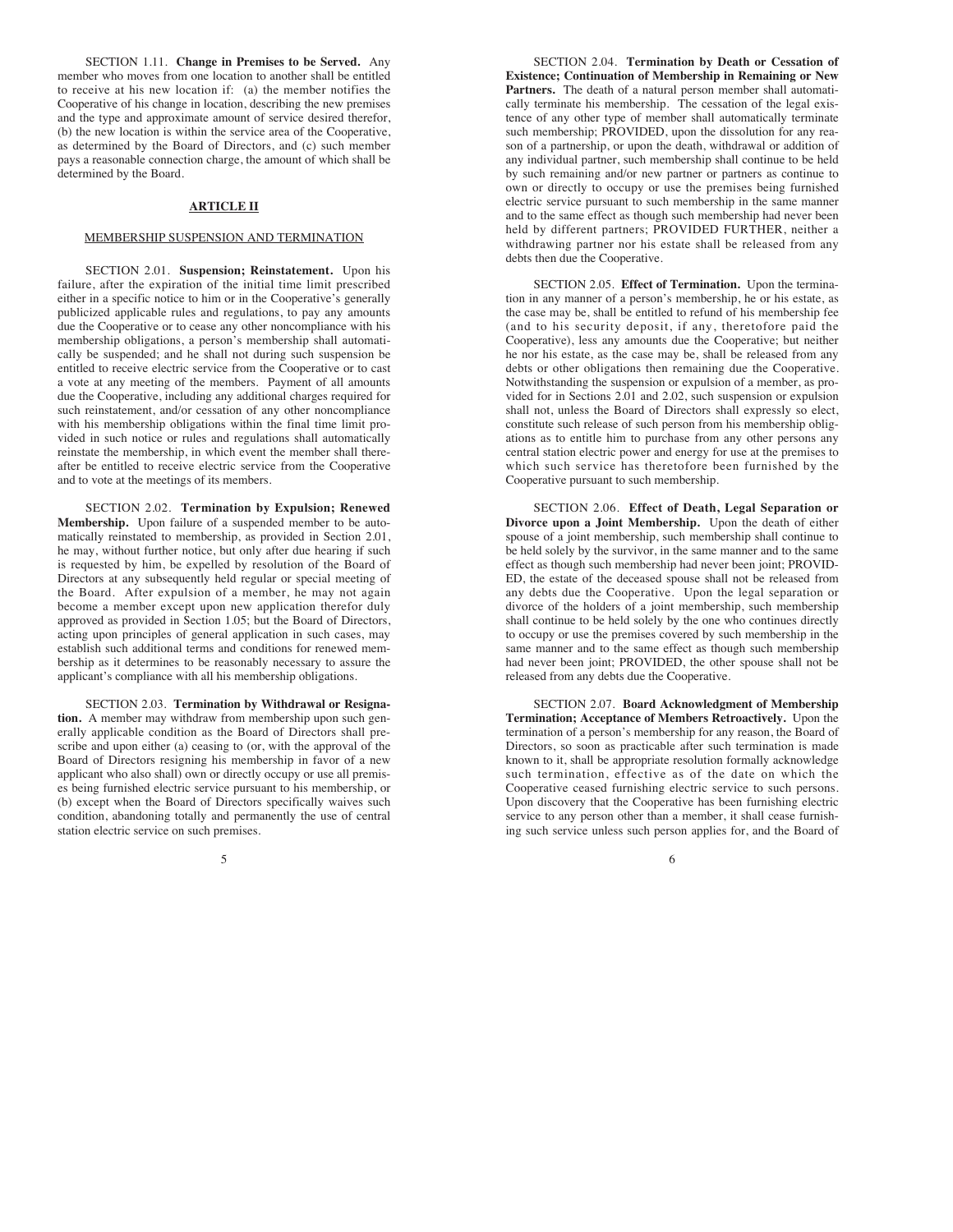Directors approves, membership retroactively to the date on which such person first began receiving such service, in which event the Cooperative, to the extent practicable, shall correct its membership and all related records accordingly.

#### **ARTICLE III**

#### MEETINGS OF MEMBERS

SECTION 3.01. **Annual Meeting.** The annual meeting of the members shall be held on Saturday before the third Sunday in October of each year, unless and except the Board of Directors, by resolution approved and adopted and notice in writing mailed to the members, shall designate another date in the month of October of each year, at such place in area served by the Cooperative as shall be designated in the notice of the meeting for the purpose of electing directors, passing upon reports covering the previous fiscal year, and transacting any other business as may come before the meeting. It shall be the responsibility of the Board of Directors to make adequate plans and preparations for, and to encourage member attendance at, the annual meeting. If the day fixed for the annual meeting shall be a legal holiday, such meeting shall be held on the next succeeding business day. If the election of directors shall not be held on the day designated herein for any annual meeting, or any adjournment thereof, the Board of Directors shall cause the election to be held at a special meeting of the members as soon thereafter as conveniently may be. Failure to hold the annual meeting at the designated time shall not work a forfeiture or dissolution of the Cooperative.

SECTION 3.02. **Special Meetings.** A special meeting of the members may be called by the Board of Directors, by that number of directors that is one (1) less than a majority of the directors in office, or by petition signed by no fewer than ten percent (10%) of the members, and it shall thereupon be the duty of the Secretary to cause notice of such meeting to be given as hereinafter provided in Section 3.03. Such a meeting shall be held at such place in one of the counties in Tennessee within which the Cooperative serves, on such date, not sooner than forty (40) days after the call for such meeting is made or a petition therefor is filed, and beginning at such hour as shall be designated by those calling the same.

SECTION 3.03. **Notice of Member Meetings.** Written or printed notice of the place, date and hour of the meeting and, in the case of a special meeting or of an annual meeting at which business requiring special notice is to be transacted, the purpose or purposes of the meeting shall be delivered to each member, by mail, by the Secretary (and, in the case of a special meeting, at the direction of those calling the meeting). Any such notice may be included with member service billings or as an integral part of the Cooperative's monthly newsletter, included as a supplement to *The Tennessee Magazine*. No action which requires the affirmative votes of at least a majority of all the Cooperative's members,

 $7 \overline{\phantom{a}}$ 

as provided by law, shall be acted upon at any meeting of the members unless notice of such matter shall have been contained in the notice of the meeting. Such notice shall be deemed to be delivered when deposited in the United States mail, addressed to the member at his address as it appears on the records of the Cooperative, with postage thereon prepaid and postmarked not later than the minimally required days prior to the meeting date that notice must be given, as follows:

(1) except as otherwise provided in these Bylaws, not less than ninety (90) days prior to the date of a meeting of the members at which the Cooperative's dissolution or the sale or lease-sale of all or any substantial portion of its assets and properties devoted to and used or useful in furnishing electric service is scheduled to be considered and acted upon; or

(2) except as otherwise provided in these Bylaws, not less than forty-five (45) days prior to the date of a meeting of the members of the Cooperative at which a merger or consolidation with one or more other cooperatives is scheduled to be considered and acted upon; or

(3) if subdivision (1) or (2) foregoing is not applicable, not less than five (5) nor more than twenty-five (25) days prior to the date of the meeting.

The incidental and non-intended failure of any member to receive such notice shall not invalidate any action which may be taken by the members at any such meeting, and the attendance in person of a member at any meeting of the members shall constitute a waiver of notice of such meeting unless such attendance shall be for the express purpose of objecting to the transaction of any business, or one or more items of business, on the ground that the meeting shall not have been lawfully called or convened. Any member attending any meeting for the purpose of making such objection shall notify the Secretary prior to or at the beginning of the meeting of his objection.

SECTION 3.04. **Quorum.** A quorum for the transaction of business at meetings of the members shall, except as provided in the next following sentence, be the lesser of two percent (2%) of all members or one hundred (100) members; and, once such a quorum is established, the meeting may proceed to transact all business that may lawfully come before it so long as at least the lesser of one percent (1%) of all members or fifty-one (51) members remain present. In the case of a meeting of the members at which the dissolution of the Cooperative or the sale or lease-sale of all or any substantial portion of its assets and property devoted to and used or useful in furnishing electric service is scheduled to be considered and acted upon pursuant, the quorum requirement shall be and shall remain through the meeting ten percent (10%) of all members. If, at any member meeting, less than the required quorum is present to enable the meeting to begin transacting business, or if the quorum requirement for it to continue ceases to exist, a majority of those present may adjourn the meeting from time to time without further notice; PROVIDED, if a majority of those present in person so resolve, the Secretary shall notify any absent members of the time, day and place of such adjourned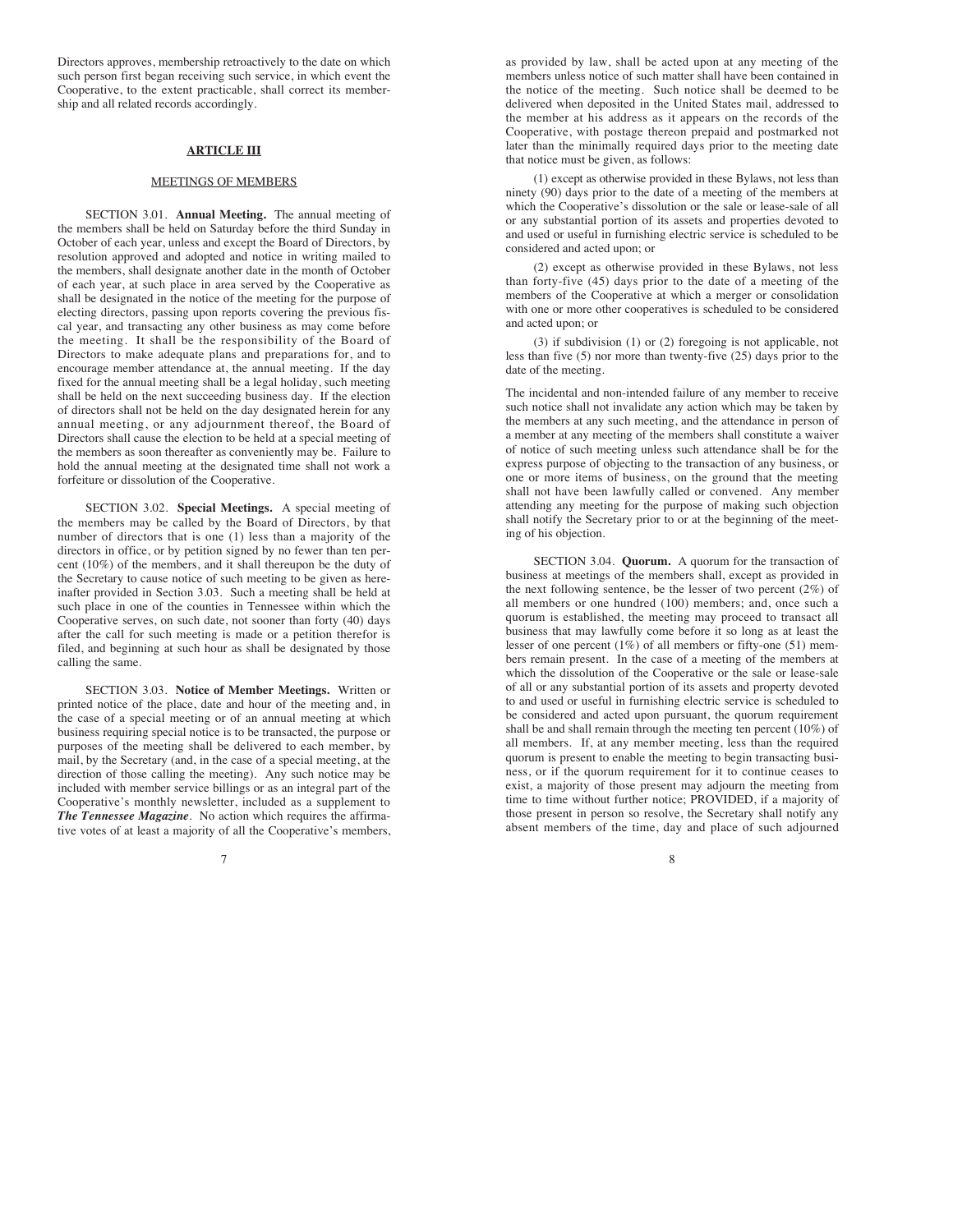meeting by delivering notice thereof as provided in Section 3.03. At all meetings of the members, whether a quorum be present or not, the secretary shall annex to the meeting minutes, or incorporate therein by reference, a list of those members who were registered as present in person.

SECTION 3.05. **Voting.** Each member who is not in a status of suspension, as provided for in Section 2.01, shall be entitled to only one vote upon each matter submitted to a vote at any meeting of the members. Voting by members other than members who are natural persons shall be allowed upon the presentation to the Cooperative, prior to or upon registration at each member meeting, of satisfactory evidence entitling the person presenting the same to vote. At all meetings of the members, all questions shall be decided by a majority of the members voting thereon, except as otherwise provided by law or by the Cooperative's Articles of Incorporation or these Bylaws; PROVIDED, however, election of directors shall be determined by a plurality of those voting when there are three or more candidates for a director's position. Members may not cumulate their votes or vote by proxy or mail.

SECTION 3.06. **Credentials and Election Committee.** Where there is a contested election, the Board of Directors shall, at least ten (10) days before any meeting of the members, appoint a Credentials and Election Committee consisting of an uneven number of members, not less than five (5) natural persons, who are not members of the Nominating Committee or existing Cooperative employees, agents, officers, directors or known candidates for director, and who are not close relatives or members of the same household thereof. In appointing the Committee, the Board of Directors shall have regard for the equitable representation of the several areas served by the Cooperative. The Committee shall elect its own chairman and secretary prior to the member meeting. It shall be the responsibility of the Committee to establish or approve the manner of conducting member registration and any ballot or other voting, to pass upon all questions that may arise with respect to the registration of members in person, to count all ballots or other votes cast in any election or on any other matter, to rule upon the effect of any ballots or other vote irregularly or indecisively marked or cast, to rule upon all other questions that may arise relating to member voting and the election of directors (including but not limited to the validity of petitions of nomination or the qualifications of candidates and the regularity of the nomination and election of directors), and to pass upon any protest or objection filed with respect to any election or other matter voted upon by the members or to conduct affecting the results of any election or other voting. The Committee may not act on any matter unless a majority of the Committee is present. The Committee's decision on all matters covered by this Section shall be final, subject only to a contrary holding by a court, and the report or certificate of its decision shall constitute prima facie evidence of the facts stated herein.

SECTION 3.07. **Order of Business.** The order of business at the annual meeting of the members and, insofar as practicable or desirable, at all other meetings of the members shall be essen-

tially as follows:

(1) Report on the number of members present in person in order to determine the existence of a quorum;

(2) Reading of the notice of the meeting and proof of the due giving thereof, or of the waiver or waivers of notice of the meeting, as the case may be;

(3) Reading of unapproved minutes of the previous meetings of the members and the taking of necessary action thereon;

(4) Presentation and consideration of reports of officers, directors and committees;

(5) Unfinished business;

(6) New business;

(7) Election of directors; and

(8) Adjournment.

Notwithstanding the foregoing, the Board of Directors or the members themselves may from time to time establish a different order of business for the purpose of assuring the earlier consideration of and action upon any item of business the transaction of which is necessary or desirable in advance of any other item of business; PROVIDED, no business other than adjournment of the meeting to another time and place may be transacted until and unless the existence of a quorum is first established.

#### **ARTICLE IV**

#### DIRECTORS

SECTION 4.01. **Number and General Powers.** The business and affairs of the Cooperative shall be managed under the direction of a board of ten (10) directors. The Board shall exercise all of the powers of the Cooperative except such as are by law or by the Cooperative's Articles of Incorporation or Bylaws conferred upon or reserved to the members.

SECTION 4.02. **Qualifications.** No person shall be eligible to become or remain a director of the Cooperative who is not a member of the Cooperative and receiving service therefrom at his primary residential abode, which abode shall be in the area which the director represents or is seeking to represent; PROVIDED, the operating or chief executive of any member which is not a natural person, such as a corporation, church, etc., or his designee, shall, notwithstanding that he does not receive service from the Cooperative at his primary residential abode, be eligible to become a director, from the Directorate Area in which such member is located, if he or such designee (1) is in substantial permanent occupancy, direction or use of the premises served by the Cooperative, and (2) is a permanent and year-round resident within or in close proximity to an area served by the cooperative; BUT

 $9 \t 10$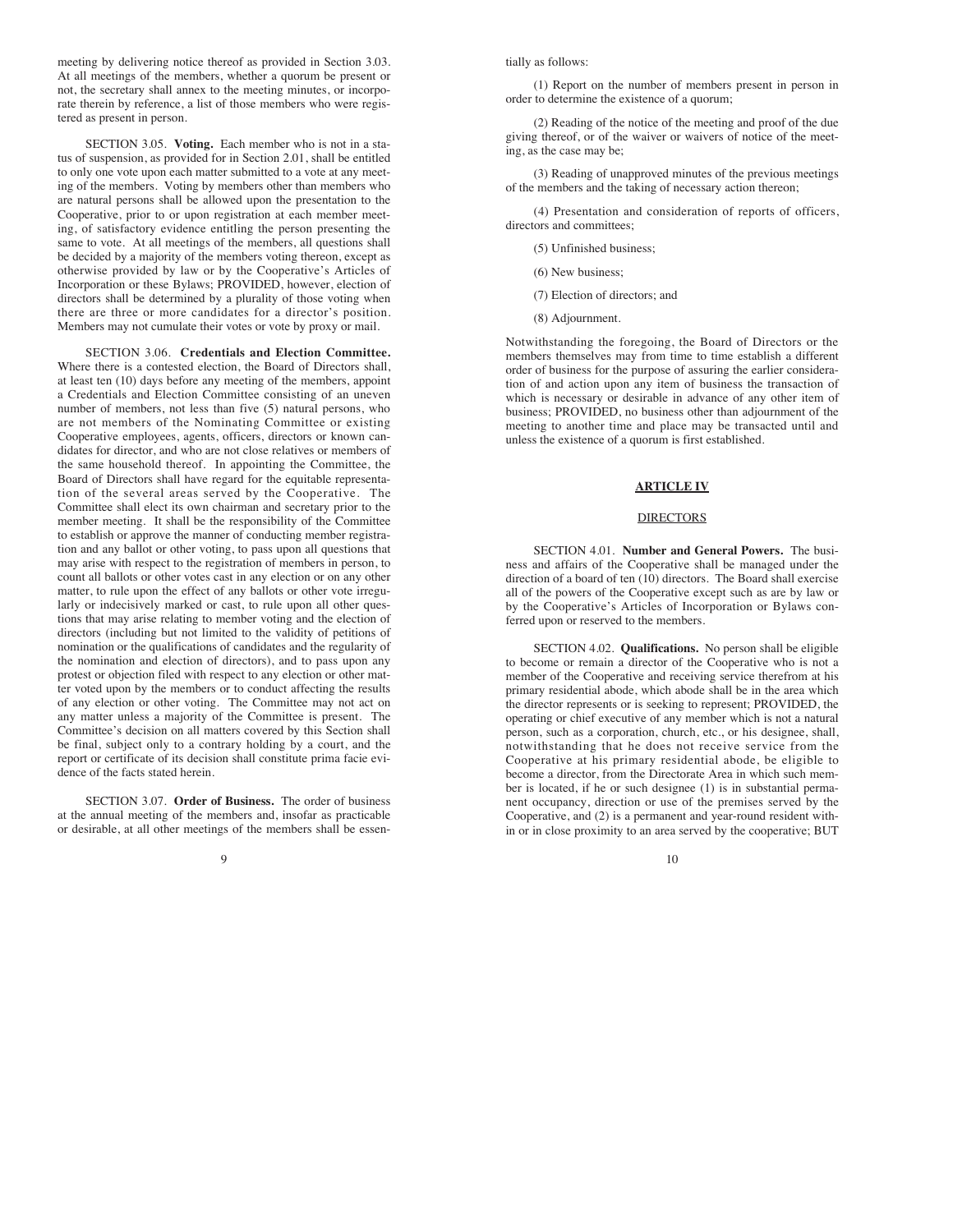PROVIDED FURTHER, no more than one (1) such person may serve on the Board of Directors at the same time. No person shall be eligible to become or remain a director of, or to hold any other position of trust in, the Cooperative who:

(a) is not at least eighteen (18) years of age; or,

(b) is in any way employed by or substantially financially interested in a competing enterprise; or,

(c) is in a business selling electric energy or a substantial amount of supplies, products, or services to the Cooperative; or,

(d) is in a business engaged in the construction and maintenance – including right-of-way maintenance – of the distribution lines of the Cooperative; or,

(e) is the incumbent of or a candidate for an elective public office in connection with which a salary is paid; or,

(f) is or has been an employee of the Cooperative within three (3) years of the date of the election for director; or,

(g) is a close relative of an employee or incumbent director of the Cooperative as defined in Section 4.14 of these Bylaws; or,

(h) is receiving any salary, wages or remuneration of any type from the Cooperative, whether directly or indirectly, including any pensions or retirement plan benefits, whether paid by the Cooperative or by a third party under a contract with the Cooperative.

Notwithstanding any of the foregoing provisions of this Section treating with close relative relationships, no incumbent director shall lose eligibility to remain a director or to be re-elected as a director if, during his incumbency as a director, he becomes a close relative of another incumbent director or of a Cooperative employee because of a marriage to which he was not a party. Upon establishment of the fact that a nominee for director lacks eligibility under this Section or as may be provided elsewhere in these Bylaws, it shall be the duty of the chair presiding at the meeting at which such nominee would otherwise be voted upon to disqualify such nominee. Upon the establishment of the fact that any person being considered for, or already holding, a directorship or other position of trust in the Cooperative lacks eligibility under this Section, it shall be the duty of the board of directors to withhold such position from such person, or to cause him to be removed therefrom as the case may be. Nothing contained in this Section shall, or shall be construed to, affect in any manner whatsoever the validity of any action taken at any meeting of the Board of Directors, unless such action is taken with respect to a matter which is affected by the provisions of this section and in which one or more of the directors have an interest adverse to that of the Cooperative.

SECTION 4.03. **Election.** At each annual meeting of the members, directors shall be elected by secret written ballot by the members and, except as provided in the first proviso of Section 4.02 of these Bylaws, from among those members who are natural

persons; PROVIDED, when the number of nominees does not exceed the number of directors to be elected from a particular Directorate Area, and if there is no objection, secret written balloting may be dispensed with in respect of that particular election and voting may be conducted in any other proper manner. Directors shall be elected by a plurality of the votes cast unless the members, prior to the balloting, resolve that a majority of the votes cast shall be required to elect, and this Bylaw provision shall be drawn to the attention of the members and explained to them prior to any balloting. Drawing by lot shall resolve, where necessary, any tie votes.

SECTION 4.04. **Tenure.** Directors shall be so nominated and elected that one director from or with respect to each of Directorate Areas Nos. I, II and III shall be elected for three-year terms at an annual member meeting; one director from or with respect to each of directorate Areas Nos. IV, V and VI shall be elected for three-year terms at the next succeeding annual member meeting; and one director from or with respect to each of directorate Areas Nos. VII, VIII, IX and X shall be elected for threeyear terms at the next succeeding annual member meeting, and so forth; PROVIDED, the terms of no two directors from the same Directorate Area shall coincide. Upon their election, directors shall, subject to the provisions of these Bylaws with respect to the removal of directors, serve until the annual meeting of the members of the year in which their terms expire or until their successors shall have been elected and shall have qualified. If for any reason an election of directors shall not be held at an annual meeting of the members duly fixed and called pursuant to these bylaws, such election may be held at an adjournment of such meeting or at a subsequently held special or the next annual meeting of the members. Failure of an election for a given year shall allow the incumbents whose directorships would have been voted on to hold over only until the next member meeting at which a quorum is present and they or their successors shall be elected, whichever be the case.

SECTION 4.05. **Directorate Areas.** The territory served by the Cooperative shall be divided into ten (10) Directorate Areas. Each Area shall be represented by one director and the Areas as described as follows:

| Directorate |                               |
|-------------|-------------------------------|
| Area No.    | Description                   |
|             | Warren and Coffee Counties    |
| Н           | Van Buren and Grundy Counties |
| Ш           | DeKalb and Cannon Counties    |
| IV          | DeKalb County                 |
| V           | <b>Warren County</b>          |
| VI          | White and Putnam Counties     |
| VH          | Warren County                 |
| VIII        | White County                  |
| IX          | <b>Warren County</b>          |
| X           | White County                  |

Up to three (3) honorary directors may be appointed by the Board

 $11$  12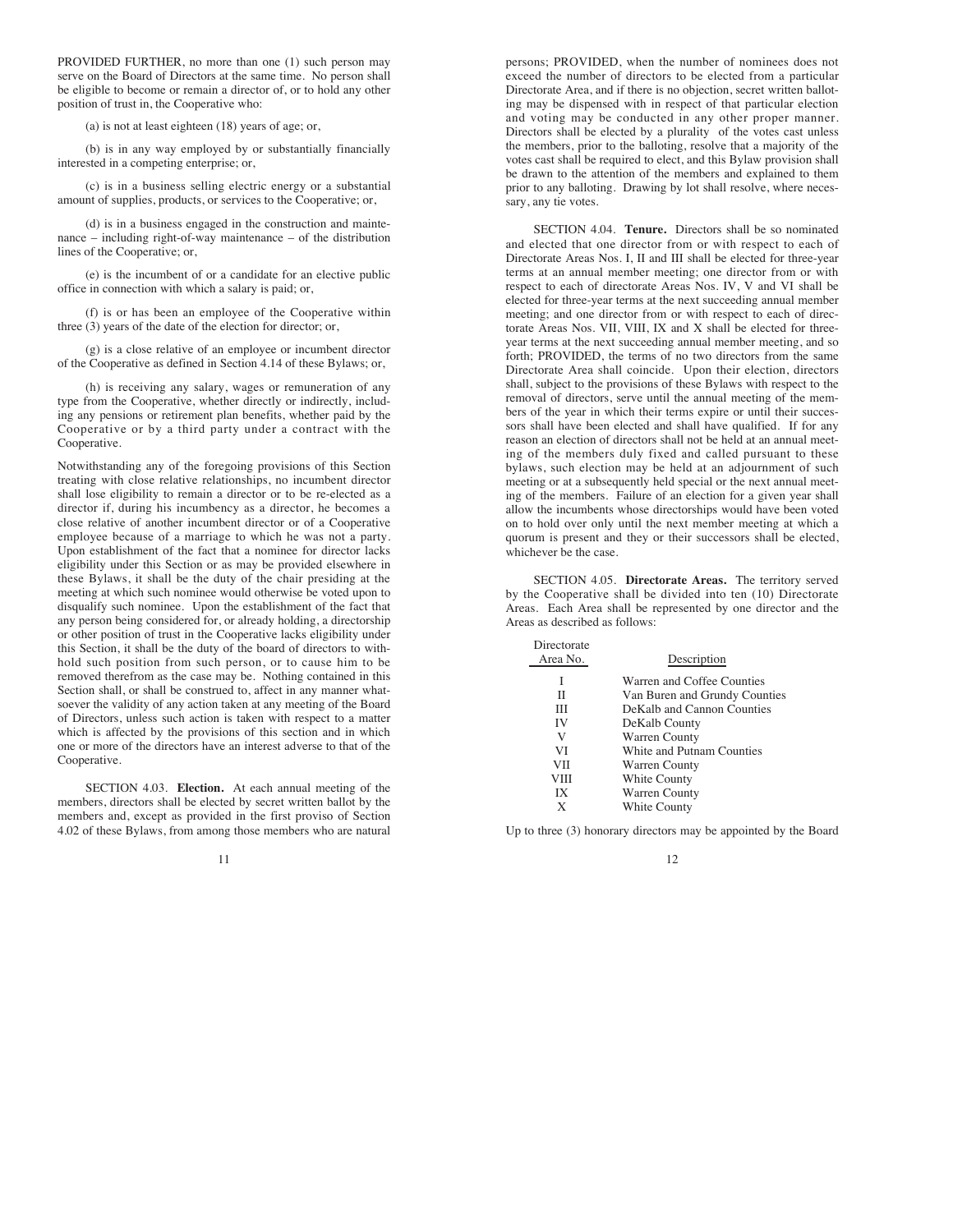of Directors to serve with the Board of Directors in an advisory capacity only with no voting privileges. Each honorary director to serve for a term designated in the resolution appointing them but not less than one nor more than three years.

Beginning with the Annual Membership Meeting to be held in 1989, directors shall be elected from the following areas:

Directorate Area VII – Warren County Directorate Area VIII – White County

The Board of Directors of the Cooperative serving after the 1989 membership election shall appoint the directors for Directorate Areas IX and X under rules set out in Section 4.09 of these Bylaws for the remainder of the three-year term. All directors elected or appointed following the year 1989, shall be elected as described in Section 4.04 of these Bylaws.

Notwithstanding the foregoing Directorate Area descriptions, every year the Board of Directors, not less than ninety (90) days prior to the earliest date on which the annual member meeting may be scheduled by these Bylaws to be held, shall review the Areas and Directorships. If the Board determines that, having an equitable regard for the number of members served therein, other communities of interest and boundaries that are readily ascertainable, the boundaries or number of Areas should be altered or that the number of directors should be increased or reduced, the Board shall amend these Bylaws accordingly and may, after such amendments become effective, appoint additional directors provided by such amendments, and may fix their respective initial terms, not to exceed three years. The Board of Directors shall cause all such amendments and the names, addresses and initial terms of any such newly appointed additional directors to be noticed in writing to the members not less than ten (10) days prior to the date on which the Committee on Nominations for the next annual member meeting shall first convene, and shall also, in timely advance of such Committee meeting, inform the members of the names, addresses, and telephone numbers of the members of the Nominations Committee and of the date, hour and place of that Committee's first meeting. From and after the date of such notice of amendments, these Bylaws shall have been effectively amended accordingly, and any change so made by action of the Board shall be in full force and effect until at least the completion of the election of directors at the annual meeting of the members first held in accordance with such changes; PROVIDED, no such change shall be so effectuated as to expand the existing term of an incumbent director or to compel the vacancy of any director's office prior to the time his term would normally expire, unless such director consents thereto in writing.

SECTION 4.06. **Nominations.** It shall be the duty of the Board of Directors to appoint, not less than ninety (90) nor more than one hundred fifty (150) days prior to the date of a meeting of the members at which directors are to be elected, a Committee on Nominations, consisting of at least seven (7) but not more than eleven (11) members of the Cooperative who are not existing Cooperative employees, agents, officers, directors or known candi-

13 14

dates for director or close relatives or members of the same household thereof, and who are so selected that each of the Cooperative's Directorate Areas shall have representation thereon in proportion to the authorized number of directors from or with respect to such Area. The Committee shall prepare and post in an appropriate place at the principal office of the Cooperative at least seventy (70) days prior to the meeting a list of nominations for directors to be elected, listing separately the nominee(s) for each Directorate Area from or with respect to which a director must, pursuant to this Article, be elected at the meeting. The Committee may include as many nominees for any director to be elected as it deems desirable. Any fifteen (15) or more members of the Cooperative, acting together, may make additional nominations in writing over their signatures, listing their nominee(s) in like manner, not less than sixty (60) days prior to the meeting, and the Secretary shall post such nominations at the same place where the list of nominations made by the Committee is posted. The Secretary shall mail to the members with the notice of the meeting, or separately but not less than the number of days prior to the meeting required for delivery of such notice, a statement of the names and addresses of the nominee(s) for each Directorate Area from or with respect to which one or more directors are to be elected, showing clearly those nominated by the Committee and those nominated by petition, if any. Notwithstanding the provisions contained in this Section, failure to comply with any of such provisions shall not affect in any manner whatsoever the validity of any action taken by the Board of Directors after the election of directors.

SECTION 4.07. **Voting for Directors; Validity of Board Action.** In the election of directors, each member shall be entitled to cast the number of votes (but not cumulatively) which corresponds to the total number of directors to be elected, but no member may vote for more than the number of nominees from or with respect to any particular Directorate Area than there are to be elected. Ballots marked in violation of the foregoing restriction with respect to one or more Directorate Areas shall be invalid and shall not be counted with respect to such Area or Areas. Notwithstanding the provisions contained in this Section, failure to comply with any of them shall not affect in any manner whatsoever the validity of any action taken by the Board of Directors after the election of directors.

SECTION 4.08. **Removal of Directors by Members.** Any member may bring one or more charges against any one or more directors, alleging acts or omissions adversely affecting the business and affairs of the Cooperative and amounting to actionable negligence, malfeasance, misfeasance, nonfeasance, fraud or criminal conduct, and may request the removal of such director(s) by reason thereof by filing with the Secretary such charge(s) in writing together with a petition, signed by not less than ten percent (10%) of the total membership of the Cooperative, which calls for a special member meeting thereon and specifies the place, time and date thereof not less than forty (40) nor more than forty-five (45) days after the filing of such petition, or which requests that the matter be acted upon at the subsequent annual member meeting if such meeting will be held no sooner than forty (40) nor more than ninety (90) days after the filing of such petition. Each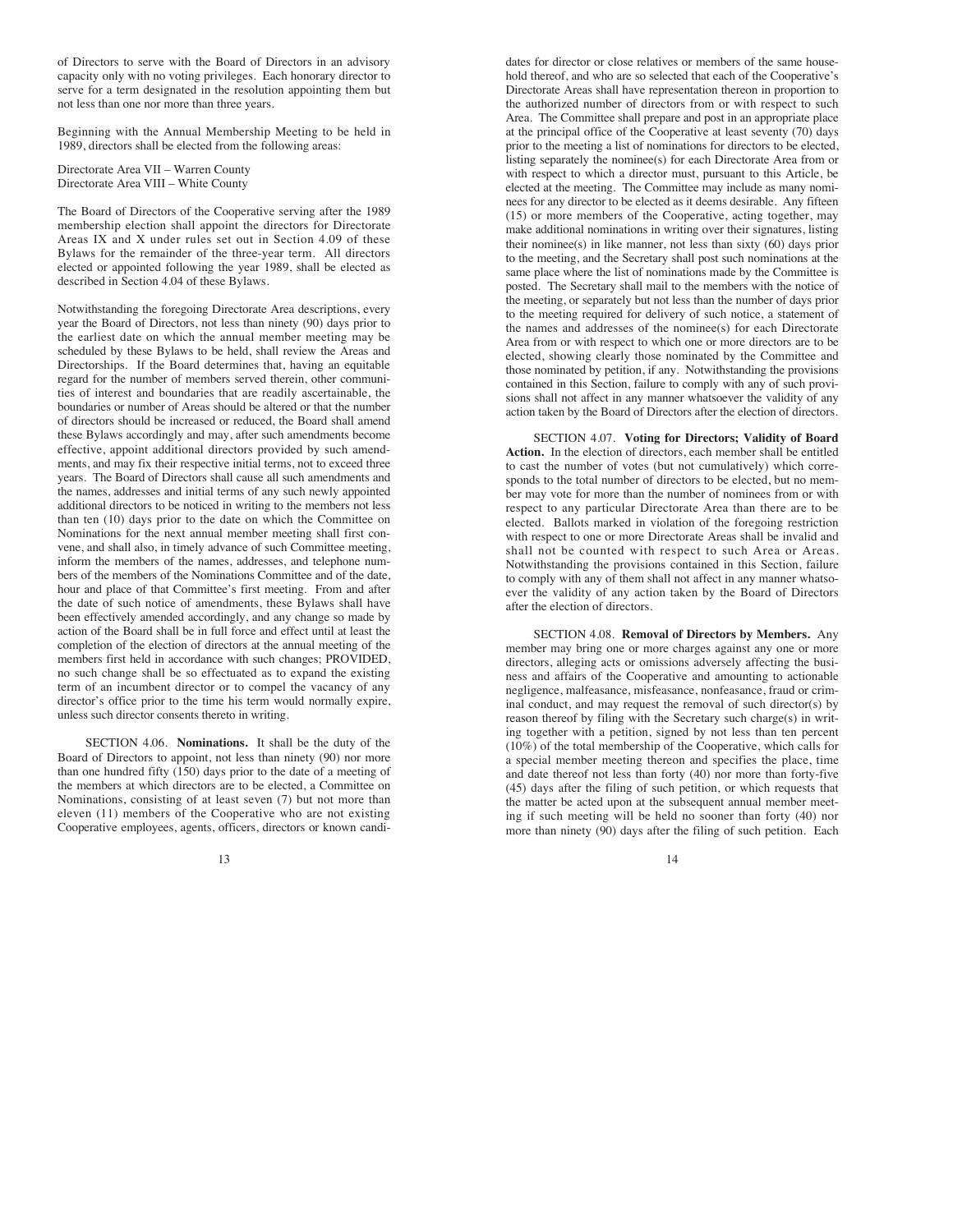page of the petition shall, in the forepart thereof, state the name(s) and address(es) of the member(s) filing such charge(s), a verbatim statement of such charge(s) and the name(s) of the director(s) against whom such charge(s) is (are) being made. The petition shall be signed by each member in the same name as he is billed by the Cooperative and shall state the signatory's address as the same appears on such billings. Notice of such charge(s) verbatim, of the director(s) against whom the charge(s) have been made and of the member(s) filing the charge(s) shall be contained in the notice of the meeting or separately noticed to the members not less than five (5) days prior to the member meeting at which the matter will be acted upon; PROVIDED, the notice shall set forth (by random selection but otherwise in alphabetical order) only twenty (20) of the names and addresses of the charging members if twenty (20) or more members file the same charge(s) against the same director(s). Such director(s) shall be informed in writing of the charges after they have been validly filed and at least twenty-five (25) days prior to the meeting of the members at which the charge(s) are to be considered, shall have an opportunity at the meeting to be heard in person, by witnesses, by counsel or any combination of such, and to present evidence in respect of the charge(s), and shall be heard last; and the person(s) bringing the charge(s) shall have the same opportunity, but shall be heard first. The question of the removal of such director(s) shall, separately for each if more than one has been charged, be considered and voted upon at such meeting, and any vacancy created by such removal shall be filled by vote of the members at such meeting without compliance with the foregoing provisions with respect to nominations, except that nominations shall be made from the floor; PROVIDED, the question of the removal of a director shall not be voted upon at all unless some evidence in support of the charge(s) against him shall have been presented during the meeting through oral statements, documents, or otherwise; AND PRO-VIDED FURTHER, no director shall be so removable from office for the reason that he, in good faith and believing such to be in the best interests of the Cooperative and of its present and future members, failed or decline to support, or that he opposed, (1) a proposal to sell or lease-sell all or a substantial portion of the Cooperative's assets and properties or to dissolve the Cooperative, or (2) a motion to notify the Cooperative's members of a proposal received by the Cooperative for such a sale, lease-sale or dissolution, or (3) a motion or any other effort to call a meeting of the Cooperative's members to consider and act upon a proposal for such a sale, lease-sale or dissolution. A newly elected director shall be from or with respect to the same Directorate Area as was the director whose office he succeeds and shall serve out the unexpired portion of the removed director's term.

SECTION 4.09. **Vacancies.** Subject to the provisions of these Bylaws with respect to the filling of vacancies caused by the removal of directors by the members, a vacancy occurring in the Board of Directors shall be filled by a majority of the remaining Board of Directors. A director thus elected shall be from or with respect to the same Directorate Area as was the director whose office was vacated and shall serve out that director's unexpired term or until a successor is elected and qualified.

 $15$  15

SECTION 4.10. **Compensation; Expenses.** Directors and honorary directors shall, as determined by resolution of the Board of Directors, receive on a per diem basis a fixed fee, which may include insurance benefits, for attending meetings of the Board of Directors and, when approved by the Board of Directors, for otherwise performing their duties. The fee or fees fixed for otherwise performing their duties need not be the same as the fee fixed for attending meetings of the Board of Directors. Directors shall also receive reimbursement of any travel and out-of-pocket expenses actually, necessarily and reasonably incurred, in performing their duties. No close relative of a director shall be employed by the Cooperative and no director shall receive compensation for serving the Cooperative in any other capacity, unless the employment of such relative or the service of such director is temporary and shall be specifically authorized by a vote of the Board of Directors or the members upon a determination that such was an emergency measure; PROVIDED, a director who is also an officer of the Board, and who as such officer performs regular or periodic duties of a substantial nature for the Cooperative in its fiscal affairs, may be compensated in such amount as shall be fixed and authorized in advance of such service by a 2/3 vote of the remaining directors; AND PROVIDED FURTHER, an employee shall not lose eligibility to continue in the employment of the Cooperative if he becomes a close relative of a director because of a marriage to which he was not a party.

SECTION 4.11. **Rules, Regulations, Rate Schedules and Contracts.** The Board of Directors shall have power to make, adopt, amend, abolish and promulgate such rules, regulations, rate classifications, rate schedules, contracts, security deposits and any other types of deposits, payments or charges, including contributions in aid of construction, not inconsistent with law or the Cooperative's Articles of Incorporation or Bylaws, as it may deem advisable for the management, administration and regulation of the business and affairs of the Cooperative.

SECTION 4.12. **Accounting System and Reports.** The Board of Directors shall cause to be established and maintained a complete accounting system of the Cooperative's financial operations and condition, and shall, after the close of each fiscal year, cause to be made a full, complete and independent audit of the Cooperative's accounts, books and records reflecting financial operations during, and financial conditions as of the end of, such year. A summary of such audit reports shall be submitted to the members at or prior to the succeeding annual meeting of the members. The Board may authorize special audits, complete or partial, at any time and for any specified period of time.

SECTION 4.13. **Subscription to Statewide Publication.** For the purpose of disseminating information devoted to the economical, effective and conservative use of electric energy, the Board of Directors shall be empowered, on behalf of and for circulation to the members periodically, to subscribe to the statewide publication, *The Tennessee Magazine*, or any successor to such publication, the annual subscription price which shall be deducted from any funds accruing in favor of such members, so as to reduce such funds in the same manner as would any other expense of the Cooperative.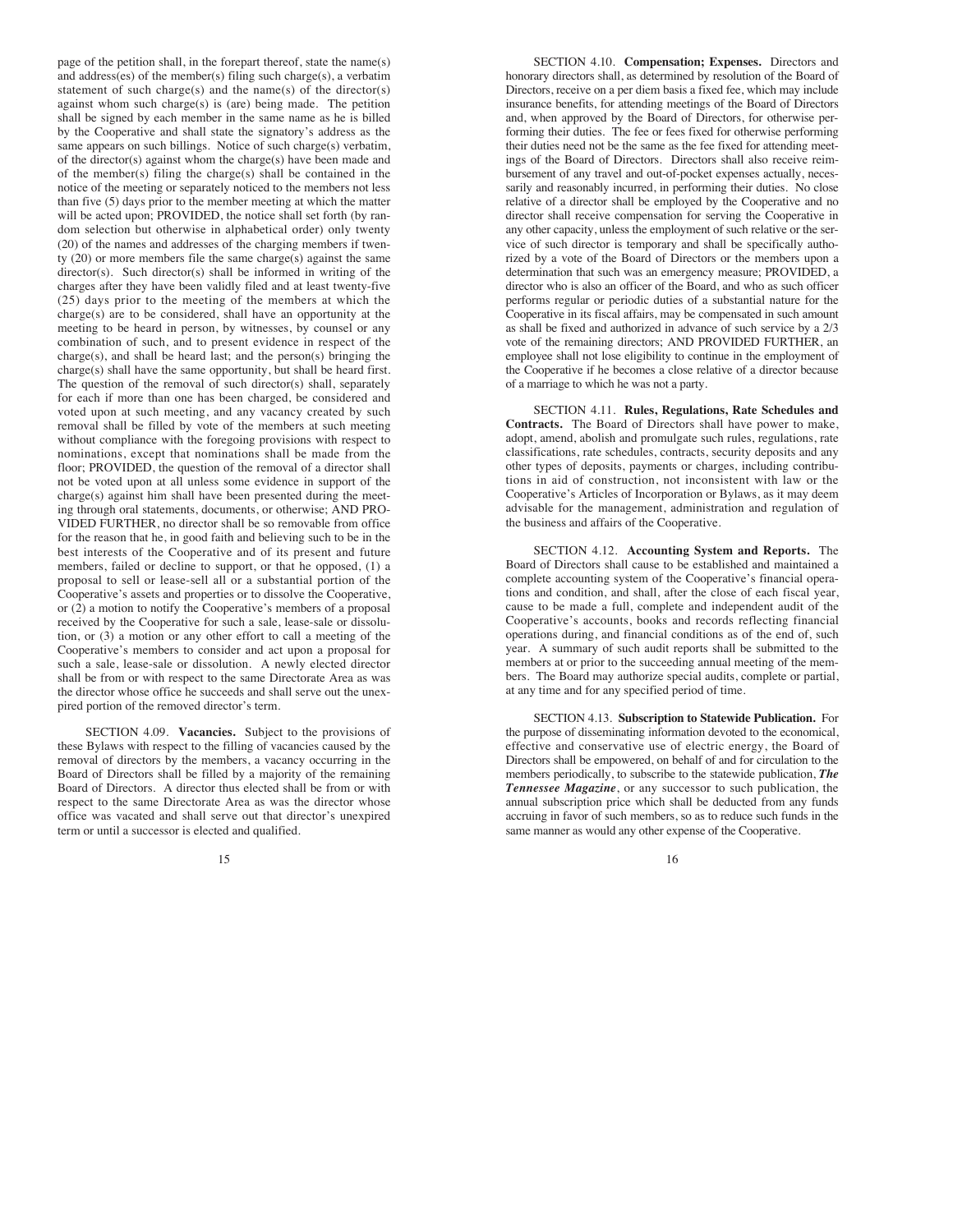SECTION 4.14. **"Close Relative" Defined.** As used in these Bylaws, "close relative" means a person who, by blood or in law, including step, half and adoptive kin, is either a spouse, child, grandchild, parent, grandparent, brother, sister, aunt, uncle, nephew or niece of the principal.

#### **ARTICLE V**

#### MEETINGS OF DIRECTORS

SECTION 5.01. **Regular Meetings.** A regular meeting of the Board of Directors shall be held, without notice, immediately after the adjournment of the annual meeting of the members, or as soon thereafter as conveniently may be, at such site as designated by the Board in advance of the annual member meeting. A regular meeting of the Board of Directors shall also be held monthly at such date, time and place in one of the counties in Tennessee within which the Cooperative serves as the Board shall provide by resolution. Such regular monthly meeting may be held without notice other than such resolution fixing the day, time and place thereof, except when business to be transacted thereat shall require special notice; PROVIDED, any director absent from any meeting of the Board at which such a resolution initially fixes or makes any change in the day, time or place of a regular meeting shall be entitled to receive written notice of such at least five (5) days prior to the next meeting of the Board; AND PROVIDED FURTHER, if a policy therefor is established by the Board, the President may change the day, time or place of a regular monthly meeting for good cause and upon at least five (5) days' notice thereof to all directors.

SECTION 5.02. **Special Meetings.** Special meetings of the Board of Directors may be called by Board resolution, by the President, or by any three (3) directors, and it shall thereupon be the duty of the Secretary to cause notice of such meeting to be given as hereinafter provided in Section 5.03. The Board, the President, or the directors calling the meeting shall fix the date, time and place for the meeting, which shall be held in one of the counties in Tennessee within which the Cooperative serves unless a majority of all directors consent to its being held in some other place in or outside of Tennessee. Special meetings may also be held via telephone conference call, without regard to the actual location of the directors at the time of such telephone conference meeting, if 2/3 of all the directors consent thereto.

SECTION 5.03. **Notice of Directors Meetings.** Written or oral notice of the day, time, place or of the scheduled day and time of a telephone conference call, and purpose(s) of any special meeting of the Board and, when the business to be transacted thereat shall require such, of any regular meeting of the Board shall be delivered to each director not less than five (5) days prior thereto, either personally or by mail, by or at the direction of the Secretary or, upon a default in this duty by the Secretary, by him or those calling it in the case of a special meeting or by any director in the case of a meeting whose day, time and place have already been

17 and 18

fixed by Board resolution. If mailed, such notice shall be deemed to be delivered when deposited in the United States mail, addressed to the director at his address as it appears on the records of the Cooperative, with first class postage thereon prepaid first class, and postmarked at least five (5) days prior to the meeting date. The attendance of a director at any meeting of the Board shall constitute a waiver of notice of such meeting unless such attendance shall be for the express purpose of objecting to the transaction of any business, or of one or more items of business, on the ground that the meeting shall not have been lawfully called or convened.

SECTION 5.04. **Quorum.** The presence in person of a majority of the directors in office shall be required for the transaction of business and the affirmative votes of a majority of the directors present and voting shall be required for any action to be taken; PROVIDED, a director who has a conflict of interest in a matter to be considered shall not, with respect to that matter, be counted in determining the number of directors in office or present; AND PROVIDED FURTHER, if less than a quorum be present at a meeting, a majority of the directors present may adjourn the meeting from time to time, but shall cause the absent directors to be duly and timely informed of the day, time and place of such adjourning meeting.

#### **ARTICLE VI**

#### OFFICERS: MISCELLANEOUS

SECTION 6.01. **Number and Title.** The officers of the Cooperative shall be a President, Vice President, Secretary and Treasurer, and such other officers as may from time to time be determined by the Board of Directors. The offices of Secretary and Treasurer may be held by the same person.

SECTION 6.02. **Election and Term of Office.** The four officers named in Section 6.01 shall be elected annually, by and from the Board of Directors at the first meeting of the Board held after the annual meeting of the members. If the election of such officers shall not be held at such meeting, it shall be held as soon thereafter as conveniently may be. Each such officer shall hold office until the meeting of the Board first held after the next succeeding annual meeting of the members or until his successor shall have been duly elected and shall have qualified, subject to the provisions of the Bylaws with respect to the removal of directors and to the removal of officers by the Board of Directors. Any other officers may be elected by the Board from among such persons, and with such title, tenure, responsibilities and authorities, as the Board of Directors may from time to time deem advisable.

SECTION 6.03. **Removal.** Any officer, agent or employee elected or appointed by the Board of Directors may be removed by the Board whenever in its judgment the best interests of the Cooperative will thereby be served.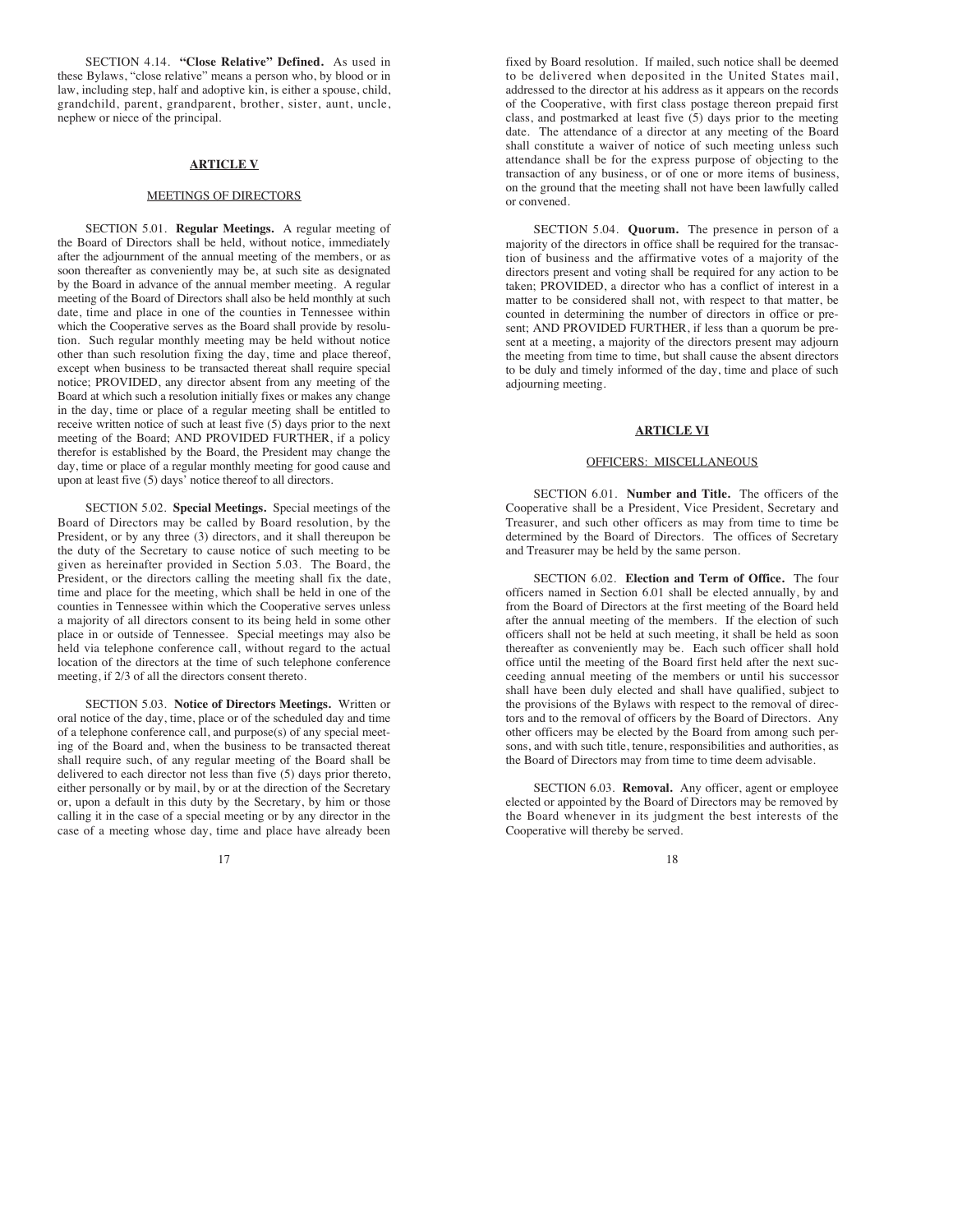SECTION 6.04. **Vacancies.** A vacancy in any office elected or appointed by the Board of Directors shall be filled by the Board for the unexpired portion of the term.

#### SECTION 6.05. **President.** The President shall –

(a) be the principal executive officer of the Board and shall preside at all meetings of the Board of Directors, and, unless determined otherwise by the Board of Directors, at all meetings of the members;

(b) sign, with the Secretary, certificates of membership the issue of which shall have been authorized by resolution of the Board of Directors, and may sign any deeds, mortgages, deeds of trust, notes, bonds, contracts or other instruments authorized by the Board of Directors to be executed, except in cases in which the signing and execution thereof shall be expressly delegated by the Board of Directors or by these Bylaws to some other officer or agent of the Cooperative, or shall be required by law to be otherwise signed or executed; and

(c) in general, perform all duties incident to the office of President and such other duties as may be prescribed by the Board of Directors from time to time.

SECTION 6.06. **Vice President.** In the absence of the President, or in the event of his inability or refusal to act, the Vice President shall perform the duties of the President, and, when so acting, shall have all the powers of and be subject to all the restrictions upon the President; and shall perform such other duties as from time to time may be assigned to him by the Board of Directors.

SECTION 6.07. **Secretary.** The Secretary shall –

(a) keep, or cause to be kept, the minutes of meetings of the members and of the Board of Directors in one or more books provided for that purpose;

(b) see that all notices are duly given in accordance with these Bylaws or as required by law;

(c) be custodian of the corporate records and of the seal of the Cooperative and see that the seal of the Cooperative is affixed to all certificates of membership prior to the issue thereof and to all documents in the execution of which, on behalf of the Cooperative under its seal, is duly authorized in accordance with the provisions of these Bylaws or is required by law;

(d) keep, or cause to be kept, a register of the name and post office address of each member, which address shall be furnished to the Cooperative by such member;

(e) sign, with the President, certificates of membership the issue of which shall have been authorized by resolution of the Board of Directors;

(f) have general charge of the books of the Cooperative in which a record of the members is kept;

(g) keep on file at all times a complete copy of the Cooperative's Articles of Incorporation and Bylaws, together with all amendments thereto, which copies shall always be open to the

 $19$  20

inspection of any member, and, at the expense of the Cooperative, furnish a copy of such documents and of all amendments thereto upon request of any member; and,

(h) in general, perform all duties incident to the office of the Secretary and such other duties as from time to time may be assigned to him by the Board of Directors.

#### SECTION 6.08. **Treasurer.** The Treasurer shall –

(a) have charge and custody of and be responsible for all funds and securities of the Cooperative;

(b) receive and give receipts for monies due and payable to the Cooperative from any source whatsoever, and deposit or invest all such monies in the name of the Cooperative in such bank or banks or in such financial institutions or securities as shall be selected in accordance with the provisions of these Bylaws; and

(c) in general perform all the duties incident to the office of Treasurer and such other duties as from time to time may be assigned to him by the Board of Directors.

SECTION 6.09. **Delegation of Secretary's and Treasurer's Responsibilities.** Notwithstanding the duties, responsibilities and authorities of the Secretary and of the Treasurer hereinbefore provided in Sections 6.07 and 6.08, the Board of Directors by resolution may, except as otherwise limited by law, delegate, wholly or in part, the responsibility and authority for, and the regular or routine administration of, one or more of each such officer's such duties to one or more agents, other officers or employees of the Cooperative who are not directors. To the extent that the Board does so delegate with respect to any such officer, that officer as such shall be released from such duties, responsibilities and authorities.

SECTION 6.10. **General Manager; Executive Vice President.** The Board of Directors may appoint a General Manager, who may be, but who shall not be required to be, a member of the Cooperative, and who also may be designated Executive Vice President. Such officer shall perform such duties as the Board of Directors may from time to time require and shall have such authority as the Board of Directors may from time to time vest in him.

SECTION 6.11. **Bonds.** The Board of Directors shall require the Treasurer and any other officer, agent or employee of the Cooperative charged with responsibility for the custody of any of its funds or property to give bond in such sum and with such surety as the Board of Directors shall determine. The Board of Directors in its discretion may also require any other officer, agent or employee of the Cooperative to give bond in such amount and with such surety as it shall determine. The costs of all such bonds shall be borne by the Cooperative.

SECTION 6.12. **Compensation; Indemnification**. The compensation, if any, of any officer, agent or employee who is also a director or close relative of a director shall be determined as provided in Section 4.10 of these Bylaws, and the powers, duties and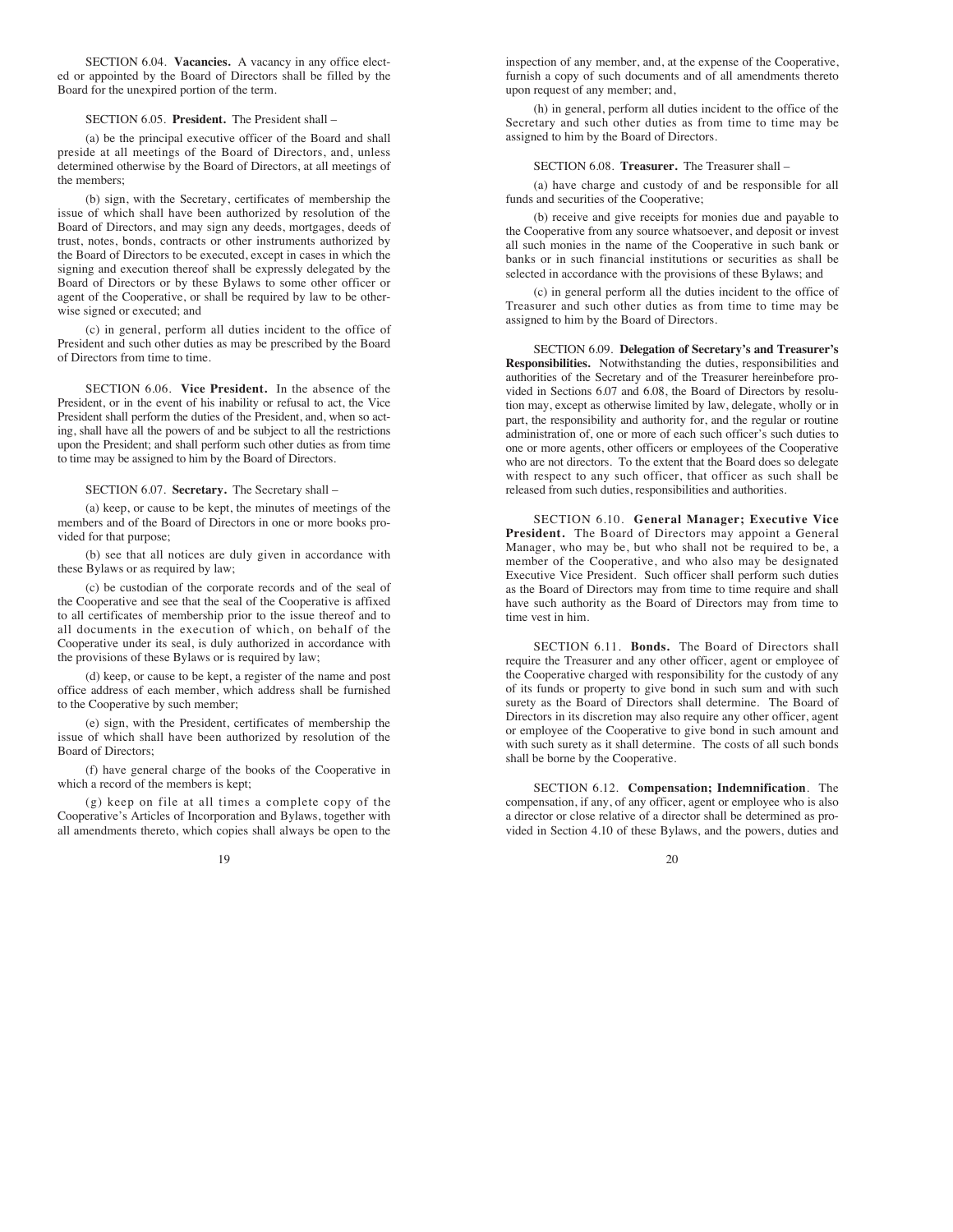compensation of any other officers, agents and employees shall be fixed or a plan therefor approved by the Board of Directors.

The Cooperative shall indemnify present and former Cooperative directors, officers (including the General Manager or, if so titled, the Executive Vice President), agents and employees against liability and costs of defending against liability, and shall purchase insurance in reasonable face amounts to cover such indemnification to the fullest extent such insurance is available, to the fullest extent permissible by law, including Sections 48-58-301 through 48-58-601 (section 304 excluded) of the Tennessee Nonprofit Corporation Act, as the same may from time to time be amended.

SECTION 6.13. **Reports.** The officers of the Cooperative shall submit at each annual meeting of the members reports covering the business of the Cooperative for the previous fiscal year and showing the condition of the Cooperative at the close of such fiscal year.

#### **ARTICLE VII**

#### CONTRACTS, CHECKS AND DEPOSITS

SECTION 7.01. **Contracts.** Except as otherwise provided by law or these Bylaws, the Board of Directors may authorize any Cooperative officer, agent or employee to enter into any contract or execute and deliver any instrument in the name and on behalf of the Cooperative, and such authority may be general or confined to specific instances.

SECTION 7.02. **Checks, Drafts, etc.** All checks, drafts or other orders for the payment of money, and all notes, bonds or other evidences of indebtedness, issued in the name of the Cooperative, shall be signed or countersigned by such officer, agent or employee of the Cooperative and in such manner as shall from time to time be determined by resolution of the Board of **Directors** 

SECTION 7.03. **Deposits; Investments.** All funds of the Cooperative shall be deposited or invested from time to time to the credit of the Cooperative in such bank or banks or in such financial securities or institutions as the Board of Directors may select.

#### **ARTICLE VIII**

#### MEMBERSHIP CERTIFICATES

SECTION 8.01. **Certificate of Membership.** Membership in the Cooperative may, if the Board so resolves, be evidenced by a certificate of membership, which shall be in such form and shall contain such provisions as shall be determined by the Board of Directors not contrary to, or inconsistent with, the Cooperative's Articles of Incorporation or its Bylaws. Such certificate, if authorized to be issued by the Board, shall be signed by the President

21  $22$ 

and by the Secretary, and the seal shall be affixed thereto; PRO-VIDED, the seal and the signatures of the President and the Secretary may be imprinted thereon by facsimile.

SECTION 8.02. **Issue of Membership Certificate.** No membership certificate shall be issued for less than the membership fee fixed by the Board of Directors nor until such membership fee, any required security deposits, facilities extension fees, service connection fees, or contributions in aid of construction have been fully paid.

SECTION 8.03. **Lost Certificate.** In case of a lost, destroyed or mutilated certificate, a new certificate may be issued therefor upon such terms and such indemnity to the Cooperative as the Board of Directors may prescribe.

#### **ARTICLE IX**

#### NON-PROFIT OPERATION

SECTION 9.01. **Interest or Dividends on Capital** Prohibited. The Cooperative shall at all times be operated on a cooperative non-profit basis for the mutual benefit of its patrons. No interest or dividends shall be paid or payable by the Cooperative on any capital furnished by its patrons.

SECTION 9.02. **Disposition of Revenues; Distribution of Excess.** With respect to the Cooperative's furnishing of electric service, the revenues therefrom for any fiscal year, in excess of the amount thereof necessary;

(1) to defray expenses of the Cooperative, including the operation and maintenance of its facilities during such fiscal year;

(2) to pay interest and principal obligations of the Cooperative coming due in such fiscal year;

(3) to finance, or to provide a reserve to finance, the construction or acquisition by the Cooperative of additional facilities, lands, buildings, licenses, franchises, and appurtenances commonly a part of an electrical distribution system to the extent determined by the Board;

(4) to provide a reasonable reserve for working capital;

(5) to provide a reserve for the payment of indebtedness of the Cooperative maturing more than one year after the date of the incurrence of such indebtedness in an amount not less than the total of the interest and principal payments in respect thereof required to be made during the next following fiscal year;

(6) to comply with any covenant or obligation of the Cooperative pursuant to any contract it has entered into; and

(7) to provide a fund for education in cooperation and for the dissemination of information concerning the effective use and conservation of electric power and energy and concerning any other services made available by the Cooperative, including, if the Board so authorizes, publication of or subscription to a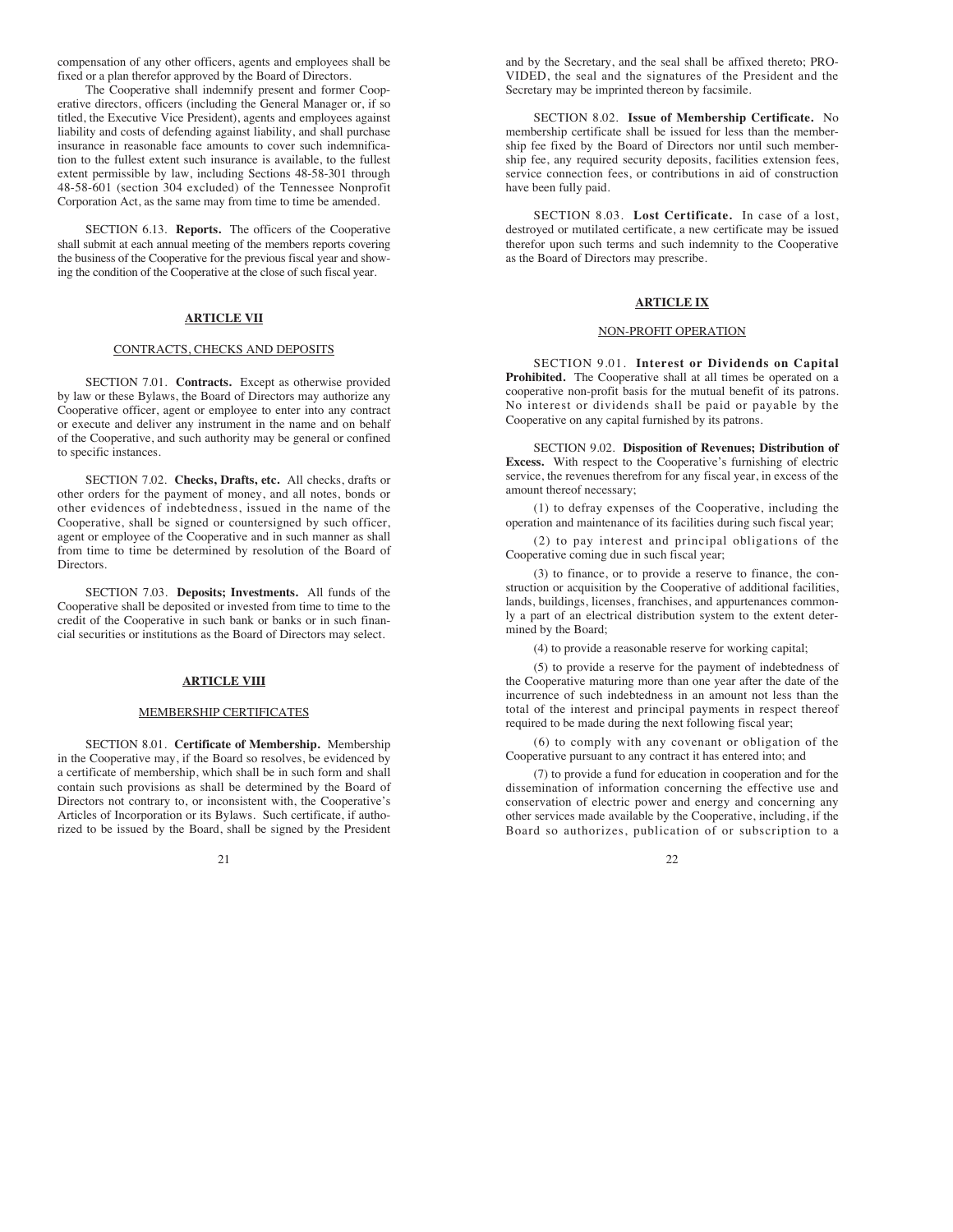Cooperative newsletter and/or a statewide or regional publication; shall be distributed or credited by the Cooperative to patrons;

(A) as patronage refunds prorated in accordance with the patronage of the Cooperative by the respective patrons paid for during or with respect to such fiscal year; or

(B) by way of general reductions of rates or other charges; or

(C) by any combination of such methods.

SECTION 9.03. **Use of Contributed Capital.** The primary purpose of the Cooperative is to furnish its patrons with electric service at the lowest rates and charges consistent with prudent management, sound economy, and also, to provide a fund for education of the patrons concerning the effective use and conservation of electric power and energy and concerning any other services made available by the Cooperative. Therefore, all amounts received and receivable from the furnishing of electric energy to patrons, members and nonmembers alike, in excess of operating costs and expenses properly chargeable thereto are at the moment of receipt by the Cooperative received with the understanding that they are furnished by the patrons as capital. Capital contributed by the patrons shall be used only for capital purposes, including, without limitation, new electric system construction, acquisition of electrical facilities, lands, buildings, licenses, franchises, and appurtenances commonly a part of an electrical distribution system, the retirement of electric system indebtedness at or prior to maturity, vehicles, education of patrons, building construction, and working capital adequate for all purposes authorized by law, and for facilitation of general rate reductions.

SECTION 9.04. **Ascertainment of Contributed Capital.** The Cooperative shall maintain such books and records as will enable it at any time, upon reasonable notice, to compute the amount of capital contributed during any given accounting period by each of its patrons.

SECTION 9.05. **Contract.** The patrons of the Cooperative, by dealing with the Cooperative, acknowledge that the provisions of this Article of the Bylaws shall constitute and be a contract between the Cooperative and nonmember patrons, and both the Cooperative and such patrons are bound by such contract as fully as though each patron had individually signed a separate instrument containing such terms and provisions. The provisions of this Article of the Bylaws shall be called to the attention of such patrons by being posted in a conspicuous place in the Cooperative's offices.

SECTION 9.06. **Patronage Refunds in Connection with Furnishing Other Services or Goods.** In the event that the Cooperative should engage in the business of furnishing services or goods other than electric power energy, all amounts received and receivable therefrom which are in excess of costs and expenses properly chargeable thereto shall, insofar as permitted by law, be prorated annually on a patronage basis and, subject to their prior use for any proper purposes, be returned to those patrons

from whom such amounts were obtained pursuant to such method, at such time, on such basis and in such order of priority as the Board of Directors shall determine. PROVIDED, however, the Cooperative will not make any patronage refunds under this section for any sum or sums less than \$10.00.

#### **ARTICLE X**

#### WAIVER OF NOTICE

Any member or director may waive, in writing, any notice of meetings required to be given by these Bylaws or any notice that may otherwise be legally required, either before or after such notice is required to be given.

#### **ARTICLE XI**

#### DISPOSITION AND PLEDGING OF PROPERTY; DISTRIBUTION OF SURPLUS ASSETS ON DISSOLUTION

SECTION 11.01. **Disposition and Pledging of Property.** The Cooperative may authorize the sale, lease, lease-sale, disposition, pledging, mortgaging or encumbrancing of all, a substantial portion or any part of its assets and properties as provided by law, including Sections 65-25-113 and 114 of the Tennessee Code Annotated, as the same may from time to time be amended.

SECTION 11.02. **Distribution of Surplus Assets on Voluntary Dissolution.** Upon the Cooperative's voluntary dissolution, any assets remaining after all liabilities or obligations of the Cooperative have been satisfied and discharged, or adequate provision therefor has been made, shall be distributed as provided for in Section 65-25-120 (b) (2) of the Tennessee Code Annotated, as the same may from time to time be amended.

#### **ARTICLE XII**

#### FISCAL YEAR

The Cooperative's fiscal year shall begin on the first day of the month of July of each year and end on the last day of the month of June following.

#### **ARTICLE XIII**

#### RULES OF ORDER

Parliamentary procedure at all meetings of the members, of the Board of Directors, of any committee provided for in these Bylaws and of any other committee of the members or Board of

 $23$  23